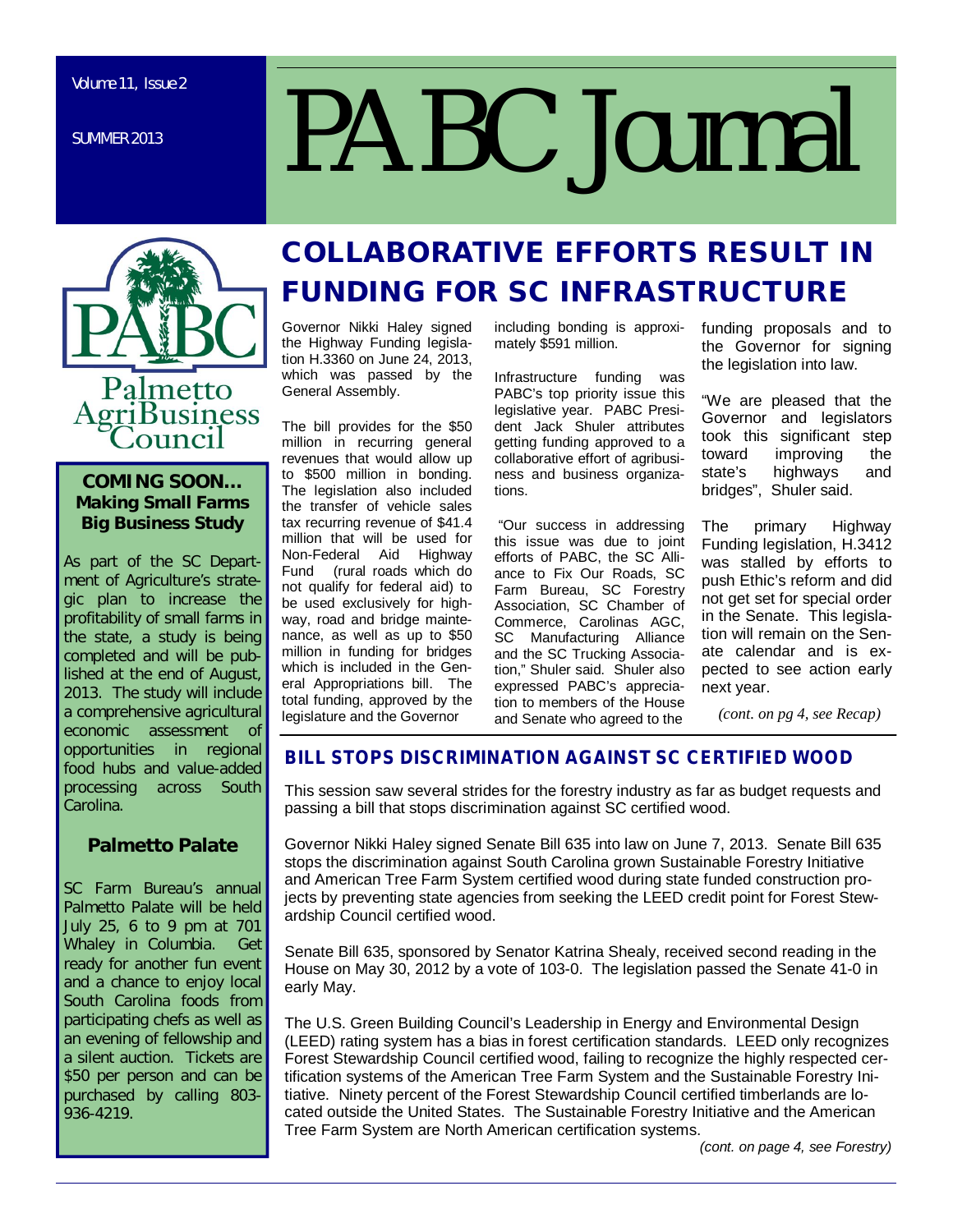# NESA Receives Certification for Pee Dee Site

The North Eastern Strategic Alliance (NESA) has received recognition that gives them the leverage of holding one of the most unique products in the state.

Recently, Clevelandbased Austin Consulting– a leader in site selection consulting for the food and beverage industry provided NESA with its "Shovel Ready" Site Designation Award for the Food and Beverage Industry for its Pee Dee Electric Food Processing Certified Site, located at the intersection of I-95 and Highway 327 in Florence, giving the region

bragging rights as the location of the state's only certified food processing site.

Certifying ag sites is one of PABC's initiatives as part of an agribusiness economic development strategy. PABC President Jack Shuler said he believes the site will serve as an opportunity creator for NESA and give the region a head-start when it comes to locating businesses in the region.

"PABC is proud that NESA has taken the lead and certified the first ever food processing site in South Carolina," Shuler said. "This certification raised

the profile and awareness of the Pee Dee by having a ready for construction food processing site. By having this designation, NESA can now market a site that will give companies a six month advantage when choosing a new or expansion location," Shuler said.

A certified site such as the Pee Dee Electric Food Processing Certified Site provides an expanding or re-locating business with detailed property, geotechnical, utility, environmental, ownership, transportation and permitting research within the convenience of a small binder. Before

awarding the designation, Austin Consulting evaluated over 200 crucial variables which are summarized in the appropriate sections of the report. As part of the process, Austin Consulting performed detailed field investigations of the site and conducted numerous meetings with economic development and utility officials at the city and county level. This confluence of information shows that the site meets the highest standards in the food

*(cont on pg. 3, see Pee Dee Food Processing Site*)

## New SCDA App Lets Users Locate Fresh on the Menu Restaurants



#### **By: SC Commissioner of Agriculture Hugh Weathers**

The South Carolina Department of Agriculture's (SCDA) new Fresh on the Menu (FOTM) app is available now. In the last edition of this newsletter, SCDA introduced the app's concept to readers. Now readers can download the free app and give it a try!

SCDA released the app June 4 at three press conferences across the state. The day started in Greenville at Rick Erwin's West End Grille, the second press conference happened in Columbia at the Blue Marlin, and the third at The Culinary Institute of Charleston at Trident Technical College's Palmer location.

Several media outlets covered the press conferences and have done a number of stories on the app since its release. Two days after the launch, nearly 5,000 people had downloaded the app.

The app features four main sections; those sections include Restaurants, Chefs, Recipes and Roots. Users can search by city, zip code, or restau-

rant name to locate a Fresh on the Menu restaurant. FOTM restaurants use at least 25 percent Certified SC Grown produce or products on their menus, when in season. There are about 300 participating restaurants, and SCDA is working to see that number grow.

SCDA's favorite section is Roots. There, users can learn more about South Carolina farms, produce companies, and breweries supplying to FOTM restaurants. This feature is helping make the farm to restaurant table connection. If you are eager to connect and looking for a great meal made with Certified SC Grown, then visit www.freshonthemenuapp.com.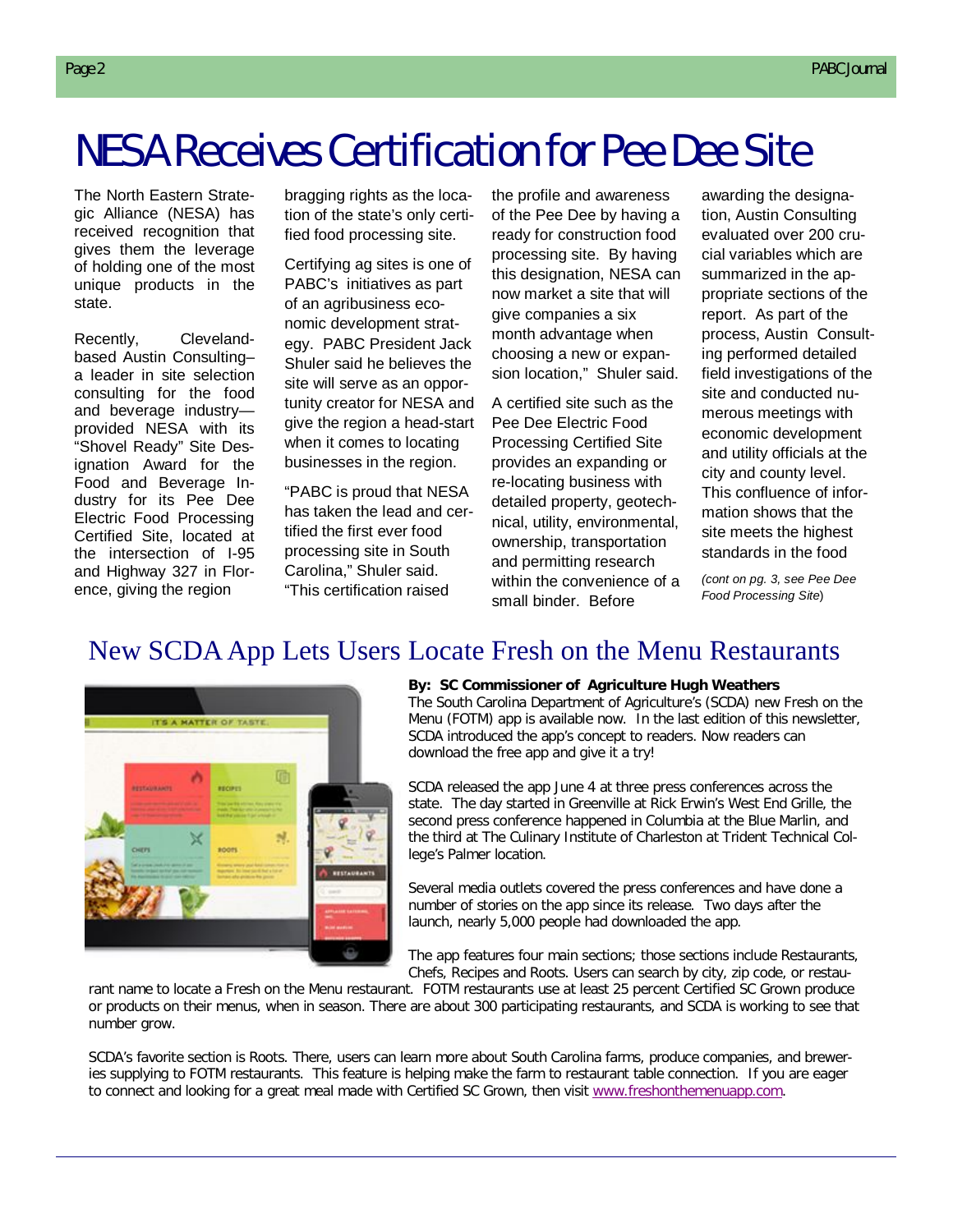# SC's ECONOMY ONE OF THE FASTEST GROWING

 **COLUMBIA, S.C. –** South Carolina has one of the fastest growing economies in the U.S. and has one of the fastest growing manufacturing sectors in the region and nation, according to a recent U.S. Commerce Department report. South Carolina's Real GDP growth rate of 2.7 percent put it above the national average of 2.5 percent and the southeastern regional average of 2.1 percent.

The report, released by the U.S. Department of Commerce's Bureau of Economic Analysis, ranked South Carolina's economy as the 12th fastest growing in the nation, and tied with North Carolina as the fastest growing state on the East Coast. In addition, South Carolina had the fastest growing manufacturing GDP on the East Coast.

"South Carolina is outpacing the region and nation in GDP growth metrics," said

South Carolina Gov. Nikki Haley. "This tells me that our strategy is working: grow manufacturing, grow jobs. The race is on."

South Carolina's 2012 Real GDP growth rate compares favorably with the rate from the previous year, which was 2.2 percent. Gross domestic product is the market value of final goods and services produced within a region. Manufacturing played an important role in South Carolina's GDP increase.

"I've said before that South Carolina makes things and makes them well," said S.C. Secretary of Commerce Bobby Hitt. "South Carolina's GDP growth is proving this to the world. South Carolina remains a leader in the manufacturing renaissance. Manufacturing GDP in South Carolina grew 8.5 percent last year compared to the 7.8 percent U.S. rate."

The U.S. has seen growth in its manufacturing sector for three straight years, as has South Carolina. Since January 2011, South Carolina has recruited more than \$9 billion in capital investment and more than 23,000 jobs in the manufacturing sector.

"I think this shows that South Carolina is outrunning our peers in manufacturing and that we're successfully growing the manufacturing economy

in our state," Hitt added. During the last few years, South Carolina has also seen increases in worker productivity.

"Being able to show businesses outside of South Carolina the increases in worker productivity helps to recruit new business investment to the state," added Hitt.

#### **SC Moves Up In Business Rankings**

South Carolina ranked 23rd in a CNBC 2013 ranking of "Top States for Business" In 2012, the state was ranked 32.

States were ranked in 10 categories and given an overall ranking. SC scored No. 9 in workforce, No. 8 in the cost of doing business and No. 15 in infrastructure and transportation. Georgia received an overall ranking of 8, and North Carolina was No.12.

### Pee Dee Food Processing Site (cont. from pg 3)

processing field and allows companies to expedite the process of doing business in the NESA region by mitigating much of the time, expense and risk incurred during a typical site selection process.

South Carolina Senator and Chairman of the NESA Executive Committee Yancey McGill said the

Certification o f the Pee Dee Electric Food Processing Certified Site will be an incredible buoy for business in the area, by both increasing interest in the region and providing it with the state's only certified food processing site.

"This creation of this certified site marks a great day for the NESA region,"

Sen. McGill said. "A product like this will give our region a marked advantage against other sites across the country by the merit of it being certified 'shovel ready' and short-cutting any location process for an incoming company."

The 39-acre site's certification will make it one of the top destinations for food

processing or distribution centers in the coming years.

SC Commissioner of Agriculture Hugh Weathers said, "The first in SC certified food processing site will no doubt make the Pee Dee region even more attractive to agribusinesses looking to expand or establish operations in SC."